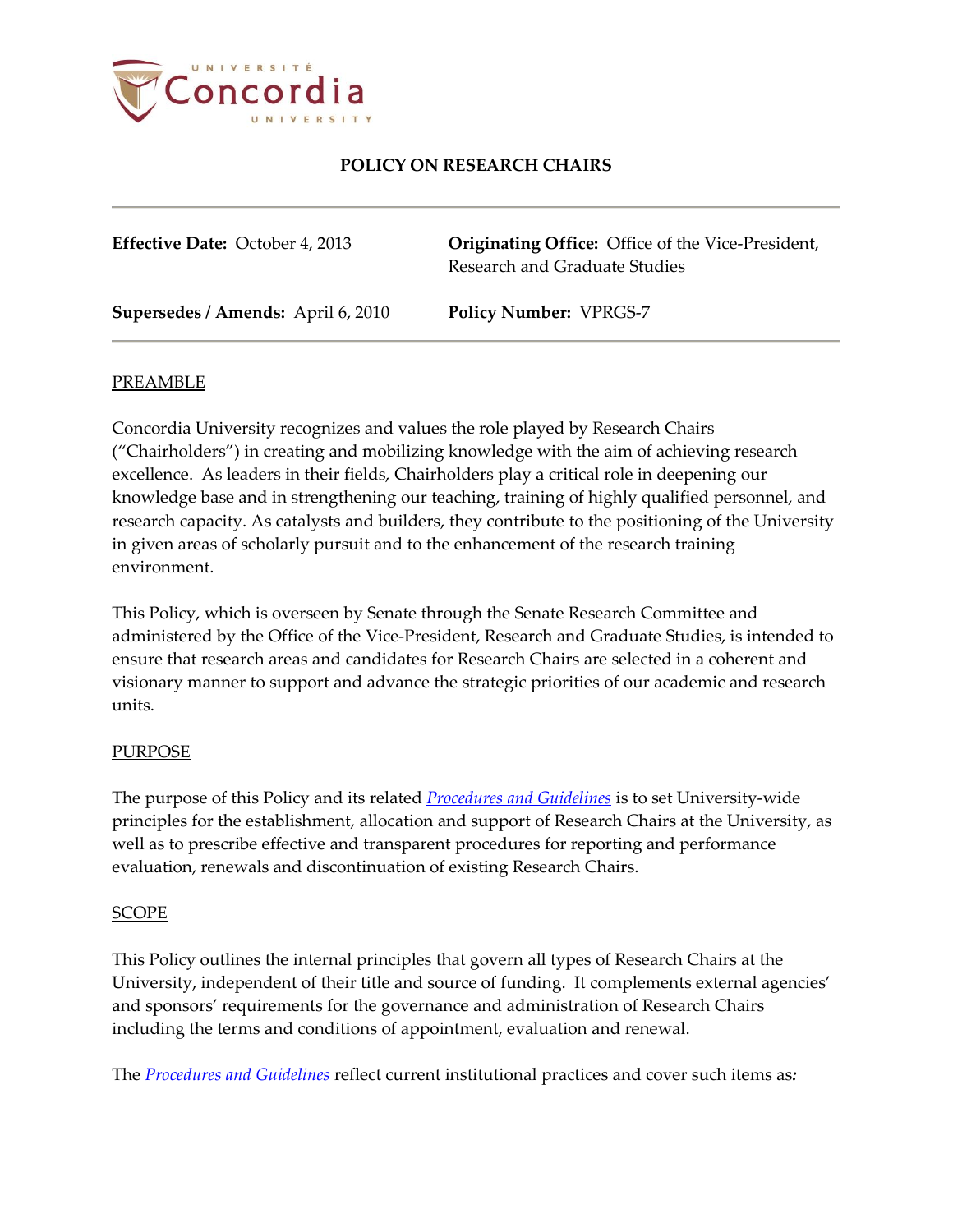

### Page 2 of 8

- Composition and role of the University Research Committee and the Faculty Research Committees
- Internal allocation, nomination, and formal designation of Research Chairs
- Creation and Renewal of an Endowed Academic Chair or Special Professorship (ACSP)
- Budget guidelines for a Canada Research Chair nomination
- Post-award administration of the Concordia University Research Chair Program
- Reporting, evaluation and renewal of Research Chairs
- Discontinuation and termination of Research Chairs

Any amendments to the *Procedures [and Guidelines](https://cspace.concordia.ca/content/dam/concordia/offices/vprgs/docs/ProceduresGuidelinesResearchChairs.pdf)* are subject to the approval of all Faculty Deans.

Centralized procedures for allocation, nomination and designation might not apply in cases of Endowed Chairs or certain externally supported Chairs and Distinguished Professorships targeting a very specific research area, academic unit, or candidate. In order to reflect the principles enshrined in this Policy, each Faculty will have an administrative framework governing these Research Chairs, a copy of which should be on file with the OVPRGS.

This Policy, which relates only to the terms and conditions of the Chairholders, does not affect or supersede any provisions contained in the Concordia University Faculty Association (CUFA) Collective Agreement.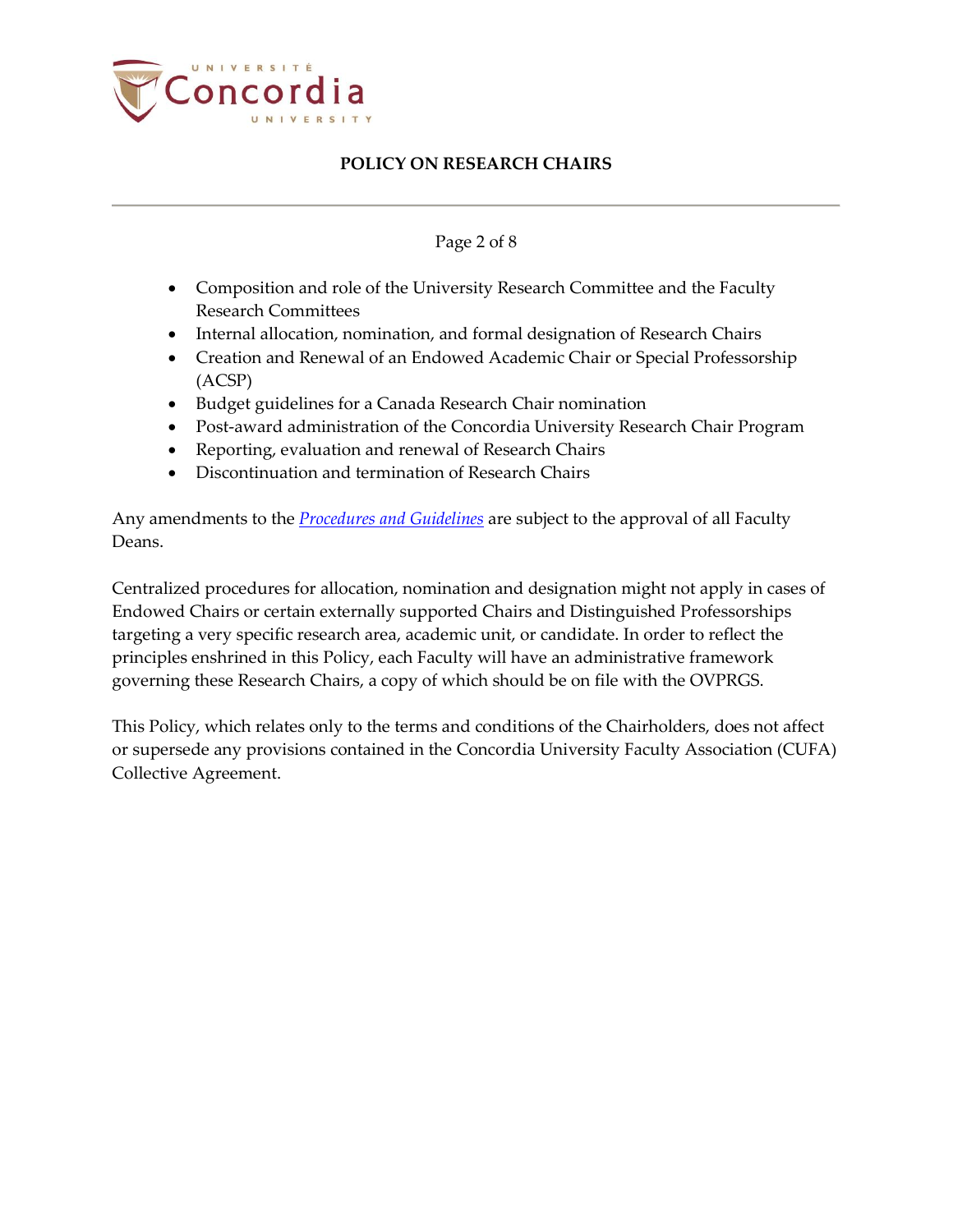

Page 3 of 8

### **DEFINITIONS**

With the support of external or internal resources, Research Chairs are prestigious academic designations held by outstanding researchers who are acknowledged by their peers as leaders in their fields and recognized as internationally renowned researchers.

For the purposes of this Policy, the term Research Chair or Chairholder encompasses all internally and externally supported Chairs, including:

### *Canada Research Chairs*

The Canada Research Chairs (CRC) program, established in 1999, is an initiative funded by the Government of Canada. Each eligible institution receives an allocation of Research Chairs calculated on the amount of research funding received from the Tri-Council (NSERC, CIHR, and SSHRC).

### *Concordia University Research Chairs*

The Concordia University Research Chair (CURC) program, created in 2000, is designed to build research capacity, leverage external funding, and provide direct support to graduate students. In exceptional circumstances, CURCs may be considered as a mechanism to retain faculty members. While the CURC program provides many categories of support that are similar to the CRC program – i.e. research funding, salary stipend, and teaching release—it cannot truly mirror the CRC program because internal resources cannot sustain the levels of support made possible by funding provided by the CRC Secretariat. The University annually assigns a budget to support the CURC program and the number of CURC chairs depends upon the availability of funds in any given year. Available CURC designations are Tier 1, Tier 2, and New Scholar.

### *Industrial Research Chairs*

The Industrial Research Chairs (IRC) program is an initiative of NSERC (the Natural Sciences and Engineering Research Council of Canada) to assist universities in building the critical mass required for a major research endeavour of interest to industry. Funding varies depending upon the industrial sponsor, the area and the scale of the Research Chair.

### *Endowed Research Chairs*

With the support of individual and/or corporate partners, Endowed Research Chairs are a resource that serves to attract or recognize renowned researchers in a variety of disciplines.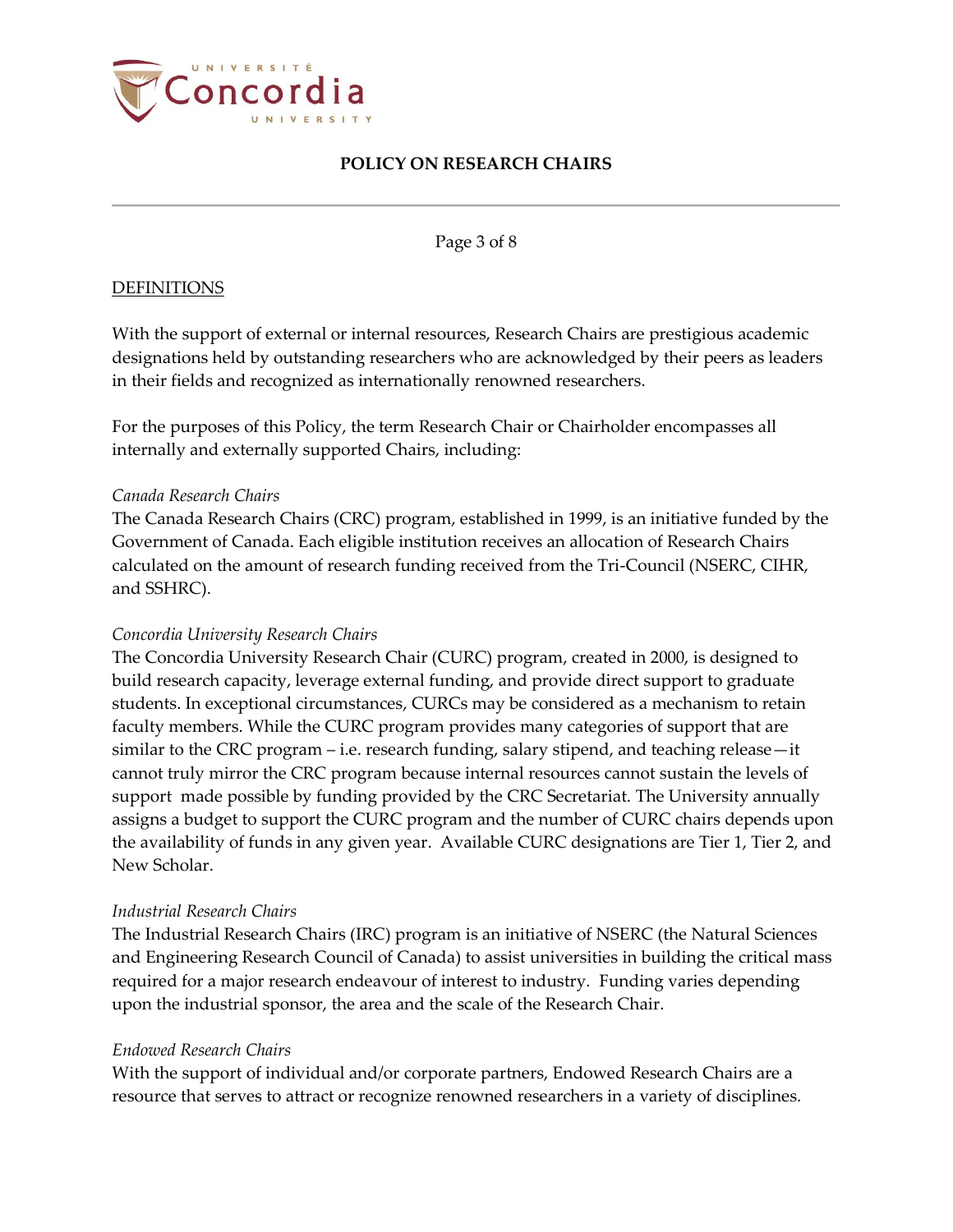

Page 4 of 8

Funds to create an endowment may come from several sources, generally a donation to the University.

*Special Professorships*

Special Professorships reflect naming opportunities for sponsors over a defined period of time. The duration is governed by the amount of funding available and the activities included in the professorship. A professorship with a research focus is administered under the same conditions as a Research Chair.

Additionally, for the purposes of this Policy:

*Academic unit* means*,* as outlined in the CUFA Collective Agreement, a Department, College, or Institute within a Faculty in which a CUFA member may hold an academic appointment.

*Research unit* means a non-departmental unit (e.g. centers, institutes, networks, etc.) with specific objectives to advance the research-related goals of the University. Additional information may be found in the *Policy on Research Units* (VPRGS-8).

*The University Research Committee (URC)* is a central committee which oversees procedures for the internal allocation, nominations and renewals of Research Chairs, ensuring an institutional perspective.

*The Faculty Research Committee (FRC),* or its equivalent, is a Faculty-based committee which makes recommendations to the URC in light of the Faculties' context, culture and strategic priorities.

The composition and role of the central and Faculty-based committees are outlined in the *[Procedures and Guidelines](https://cspace.concordia.ca/content/dam/concordia/offices/vprgs/docs/ProceduresGuidelinesResearchChairs.pdf)*.

### POLICY

### Establishment and Allocation of Research Chairs

1. Establishment of a Research Chair is a prerogative of the University and aims to advance research goals and reinforce graduate and highly qualified personnel training as envisioned by the University's Strategic Research Plan.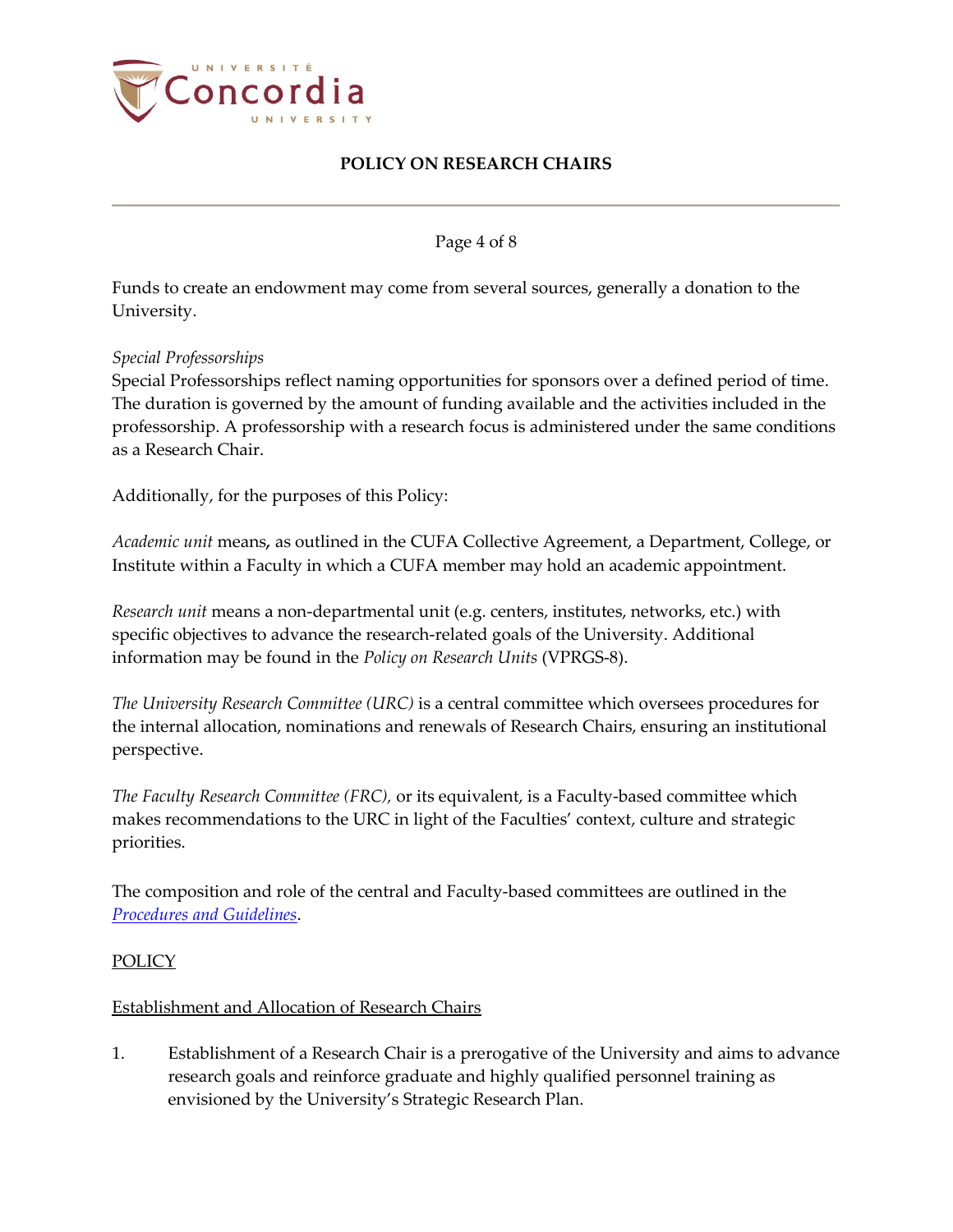

### Page 5 of 8

- 2. A new Research Chair will be established when funding for the Research Chair is made available by external or internal sources such as when the University receives a new CRC from the Government of Canada. The establishment of CURC, IRC, Special Professorships or Endowed Research Chairs is dependent upon available opportunities.
- 3. When a Research Chair is available, the allocation process will be transparent and University-wide. Academic and research units will be invited to submit letters of intent (LOIs) demonstrating the strategic impact of allocating a Research Chair in a given area. Strategic prioritization will be carried out at the Faculty level so that the URC can subsequently make a well-informed final decision with a University-wide perspective, as outlined in the *[Procedures and Guidelines](https://cspace.concordia.ca/content/dam/concordia/offices/vprgs/docs/ProceduresGuidelinesResearchChairs.pdf).*
- 4. In situations where an external sponsor targets a specific research area, discipline, profile or candidate for a Research Chair, the allocation process outlined above might not be relevant, in which cases the relevant Faculty framework shall apply.
- 5. To ensure alignment with institutional strategic priorities, feasibility and long-term sustainability, all initiatives to establish a Research Chair must be communicated to the VPRGS and the Provost and Vice-President, Academic Affairs at an early stage. The VPRGS and the Provost and Vice-President, Academic Affairs will jointly specify the area of the Research Chair, the source of funding, expected category of the position and any special conditions associated with the selection and appointment of a candidate, with a notice to CUFA.
- 6. A Research Chair is not permanently allocated to a specific research area or to an academic or research unit at the University unless such condition has been clearly stipulated by the external sponsor at the time of establishment of the Research Chair.
- 7. If an existing Research Chair becomes vacant due to resignation, retirement, nonrenewal, or any other reason, the Research Chair position reverts to the University pool and the internal allocation process described in the *[Procedures and Guidelines](https://cspace.concordia.ca/content/dam/concordia/offices/vprgs/docs/ProceduresGuidelinesResearchChairs.pdf)* will be followed. Similarly, a Research Chair position shall revert to the University pool should no candidate accept a given nomination.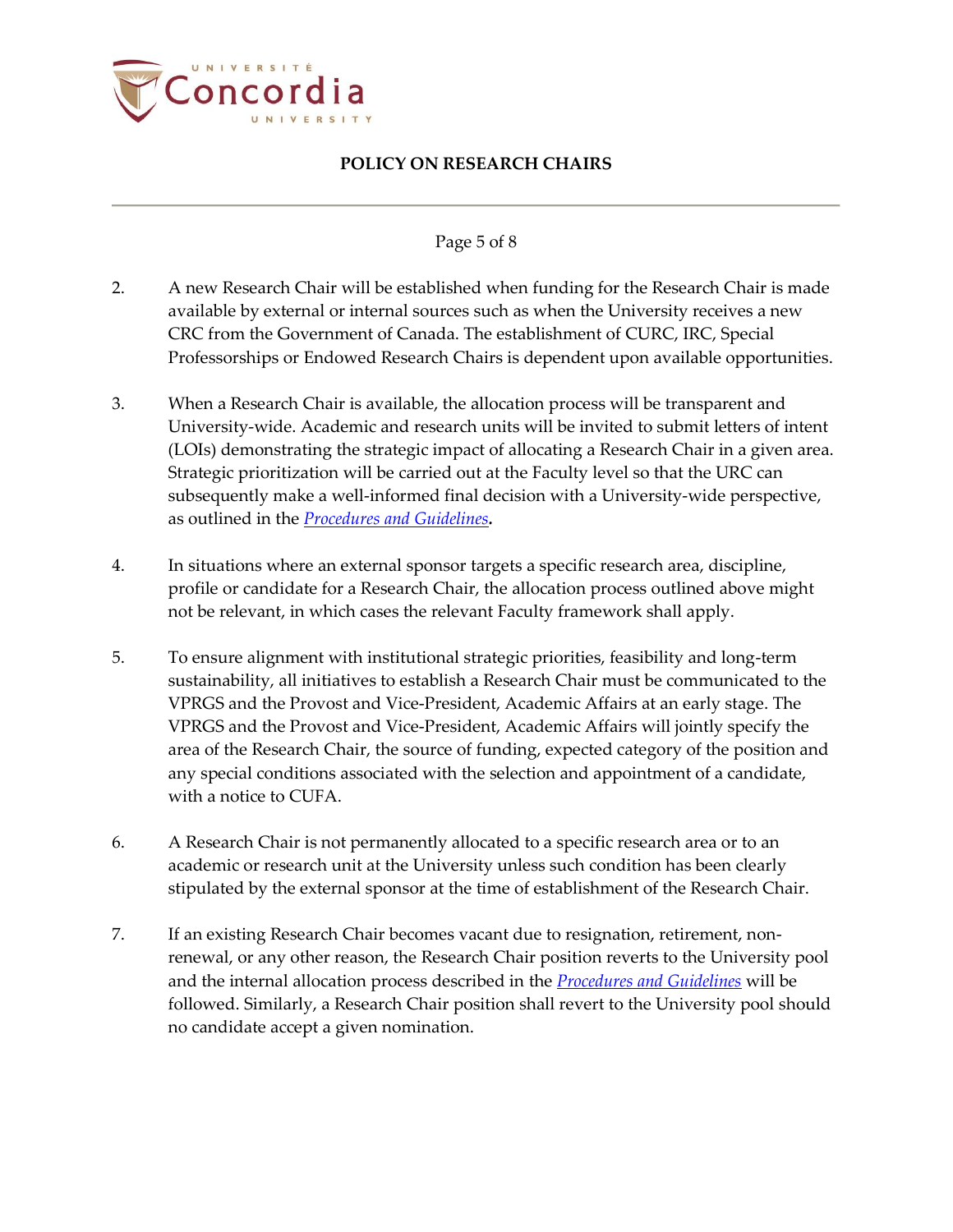

Page 6 of 8

### Nomination of Research Chairs

- 8. The University will use its allotment of CRCs to recruit new researchers while the CURCs will be used to recognize researchers who currently hold an appointment as faculty members at the University. Other types of Research Chairs may be designated for external or internal candidates depending upon the conditions of each Research Chair.
- 9. A Chairholder will normally hold a full-time tenured or tenure track appointment at the University while the Research Chair designation is in effect.
- 10. Nomination of an external candidate to a Research Chair will involve the recruitment of the candidate to the University with the nomination to the Research Chair to follow at the appropriate time. In the recruitment process, all interested candidates will be notified that the position is related to a Research Chair and all conditions related to the Research Chair designation will be clearly outlined.
- 11. The procedure for the recruitment and appointment of faculty members is defined and governed by the CUFA collective agreement including the formation of a Special Advisory Search Committee (SASC) to consider Research Chairs appointments, when applicable.
- 12. The authorization to fill an allocated Research Chair may be revoked and the Research Chair reallocated if:
	- the search process is not completed as per delays outlined in the *Procedures and Guidelines*
	- if the candidacy is not approved by the external sponsor

To reallocate the Research Chair, the internal allocation process will be followed.

### Formal Designation of Research Chairholders

13. To obtain a CURC designation, the candidate identified in the retained LOI will submit a research plan to the relevant FRC as described in the *[Procedures and Guidelines.](https://cspace.concordia.ca/content/dam/concordia/offices/vprgs/docs/ProceduresGuidelinesResearchChairs.pdf)* The FRC will communicate its approval to the VPRGS. A letter of appointment for the Research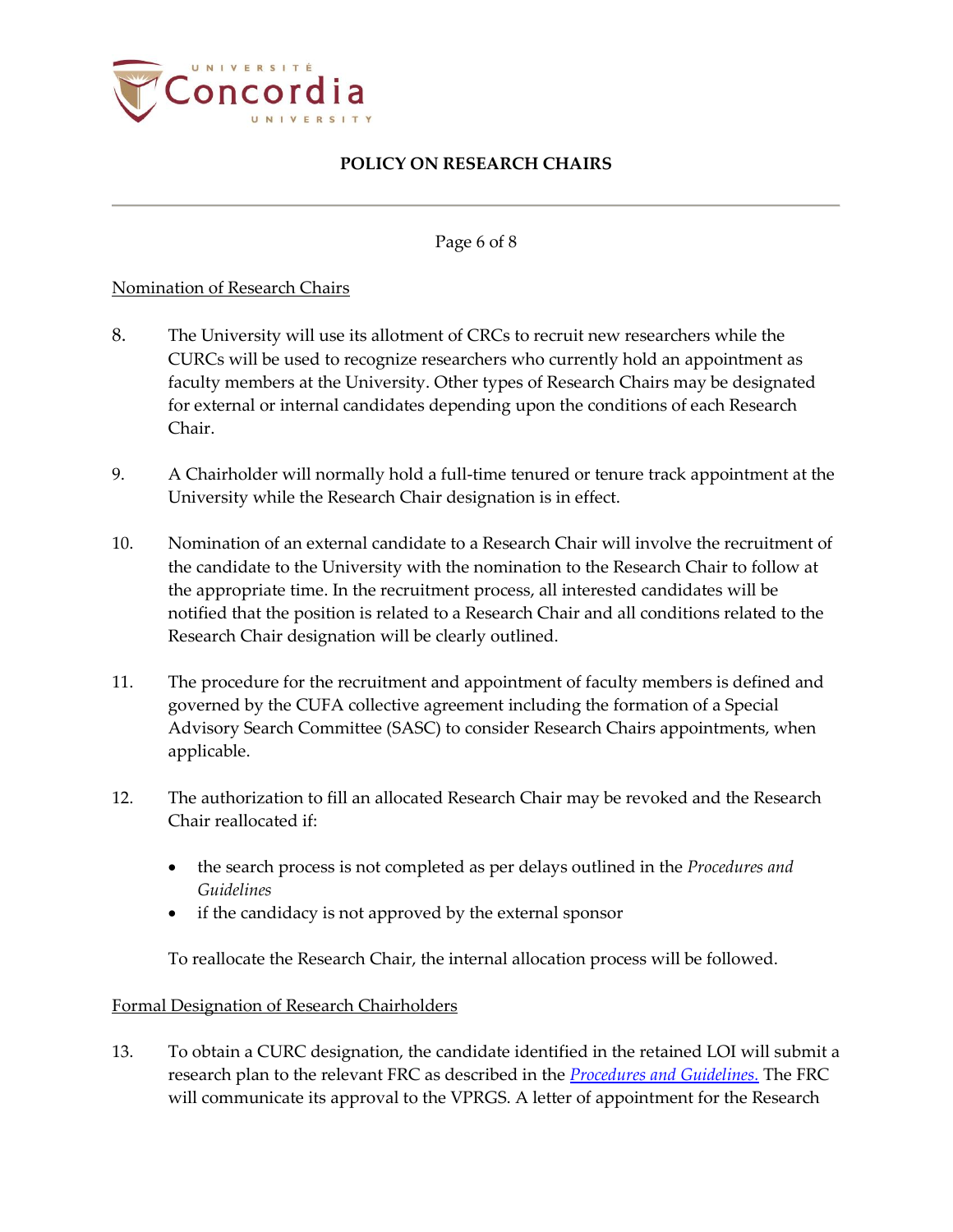

### Page 7 of 8

Chair will be issued by the Provost and Vice-President, Academic Affairs upon recommendation from the VPRGS with a copy sent to CUFA.

- 14. To obtain an external Research Chair designation (e.g. CRC or IRC), the selected candidate must comply with the respective program requirements and agency guidelines. The agency grants the approval and the formal designation.
- 15. At the discretion of the respective Faculty Dean, the appointment to a faculty tenure or tenure-track position may be made conditional upon the approval of the candidacy by the external sponsor.
- 16. In the case of a Research Chair allocated to a research area that crosses departments or Faculties, the individual must receive a primary appointment in one academic unit.

### Terms, Conditions and Support of Research Chairs

17. Externally sponsored Research Chairs are subject to the terms and conditions of their awards as defined by the external sponsor. In the case of CRCs and CURCs, the terms and conditions of institutional support are outlined in the *[Procedures and Guidelines](https://cspace.concordia.ca/content/dam/concordia/offices/vprgs/docs/ProceduresGuidelinesResearchChairs.pdf)*.

### Reporting, Evaluation and Renewal of Research Chairs

- 18. Annual reporting and mid-term reviews are required of all Research Chairs as outlined in the *[Procedures and Guidelines](https://cspace.concordia.ca/content/dam/concordia/offices/vprgs/docs/ProceduresGuidelinesResearchChairs.pdf)*.
- 19. Additional requirements for annual reporting of externally sponsored Research Chairs are governed by the rules of the external sponsor.
- 20. Research Chairs that are renewable after a completed term must undergo an internal performance evaluation. Each Faculty Council will establish a committee to review the renewal and submit a recommendation to the URC for final decision. The Faculty Council Committee will coordinate the evaluation of renewable Research Chairs in the final year of the term.
- 21. Following a positive decision by the URC: